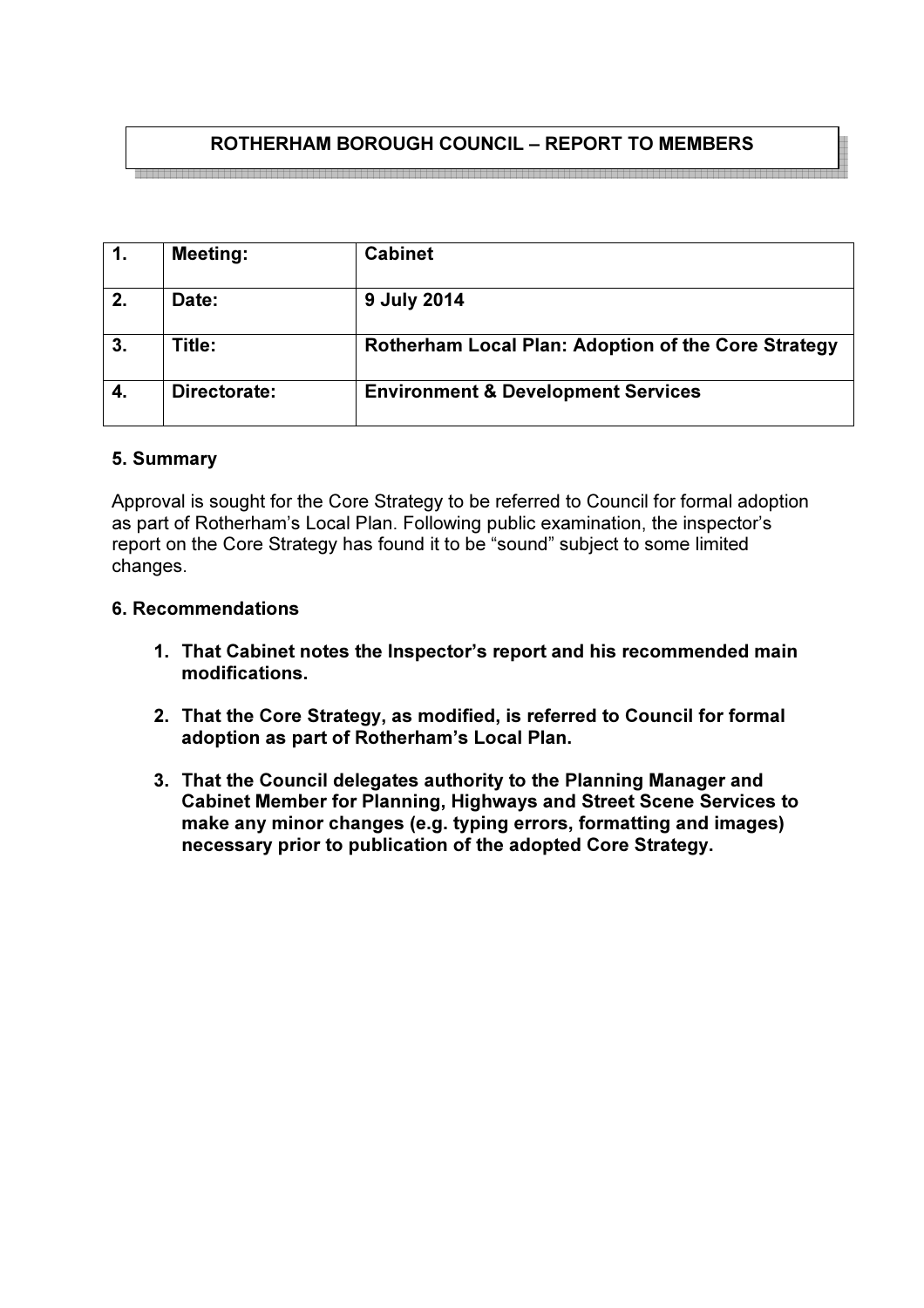## 7. Proposals and Details

### **Background**

Rotherham's Local Plan consists of two documents; the Core Strategy setting out the broad amount and distribution of future growth and the Sites & Policies document setting out the detailed sites and development management policies to deliver this growth. The Local Plan will replace the existing Unitary Development Plan in guiding growth and investment decisions and deciding on planning applications.

The Core Strategy has to set targets for new homes and land for employment over the next 15 years. It sets out the vision, strategic objectives, strategy and policies to guide public and private sector investment and to manage development and regeneration in the borough.

Since 2005, we have consulted on the Core Strategy with local residents and businesses, interest groups, statutory bodies, services within the Council and elected members. This culminated with us submitting the document to the Secretary of State on 6 June 2013 for examination by an independent planning inspector. The inspector had to decide if the Core Strategy is "sound", in other words does it comply with the law and is it fit for purpose.

We have now received the inspector's final report on the Core Strategy examination.

After looking at our plan the inspector at first said our target should be much higher. We presented more evidence at a further hearing and made a strong case for our lower, local housing target. The inspector has now given us his final verdict and has agreed with our case.

This is excellent news for Rotherham.

The Inspector has said that the Core Strategy is sound subject to some limited changes. He considers that we have fully met all the legal requirements and have complied with the duty to co-operate with other authorities and bodies, noting that there is "…ample evidence to demonstrate the Councils commitment to cooperation."

The inspector has agreed with our arguments on the fundamental issue of setting a local housing target based on our own assessment rather than having a target imposed from above. He has clearly given great weight to the evidence we submitted and the arguments we presented at the examination hearings. Throughout his report he commends the Council on our evidence and approach.

To put this in context, we are one of the very few authorities who have submitted a Core Strategy since the National Planning Policy Framework to have achieved a sound plan. The majority have been found unsound, been withdrawn or suspended for further work. Even more uniquely, we are one of only a handful of authorities to get through a housing target lower than the previous regional strategy figure and also be allowed to make up any shortfall over the whole plan period (rather than during the first five years).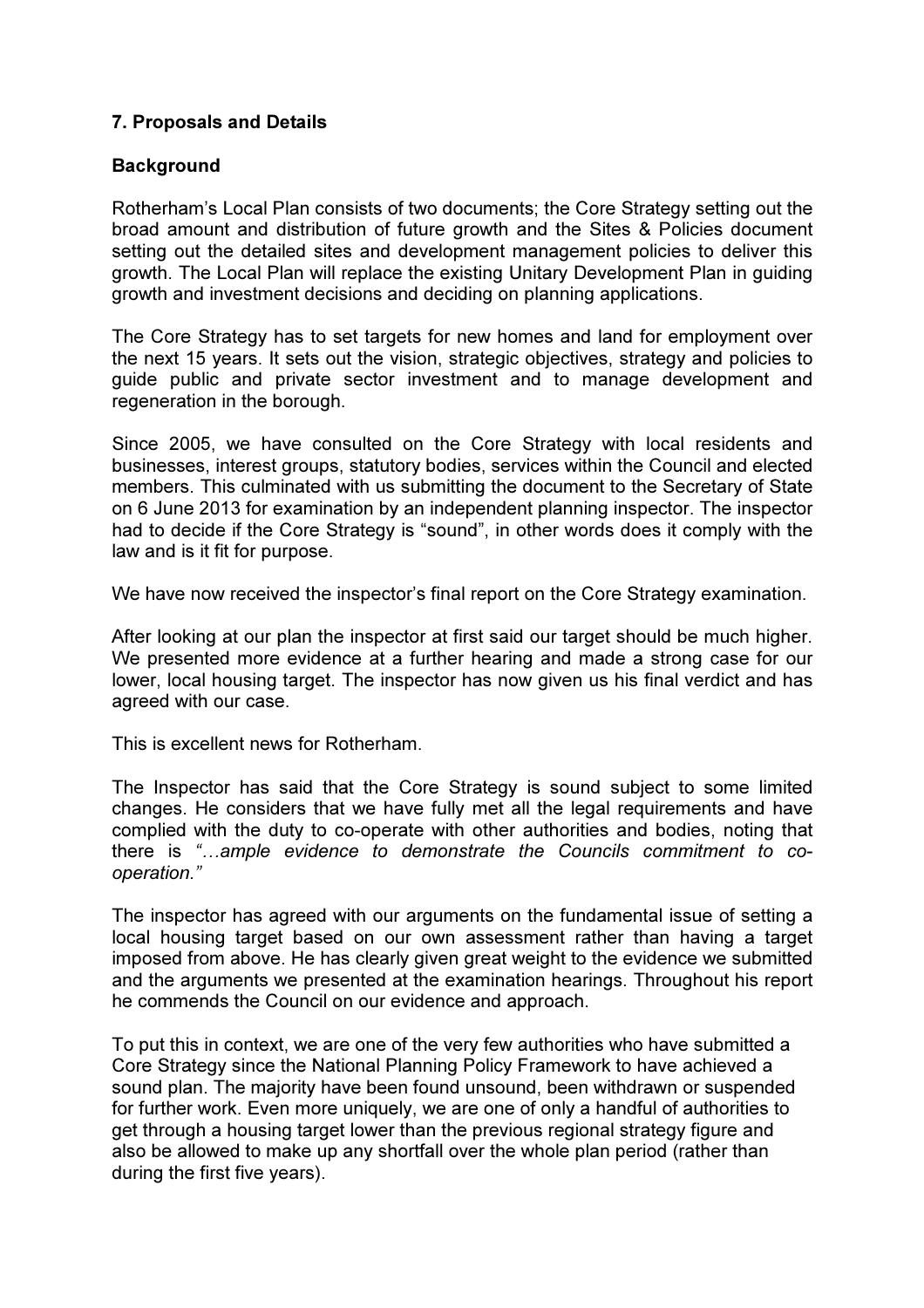This is a significant achievement and will help minimise loss of Green Belt while still providing an ambitious target to support the Council's growth agenda. It provides certainty for the development industry that Rotherham is a place to do business.

The key changes set out in the inspector's report are:

Housing numbers – the Inspector's initial view in January was that our housing target for the Plan period (2013-2028) should be increased to 17,133. This would have meant around 3,000 extra homes on Green Belt land. The Inspector has now been convinced by our further evidence that the target should revert to our original figure. This is 850 new homes per year, plus shortfall in delivery against that target spread across the Plan period. This requires the Core Strategy to plan for a total of 14,371 new homes. He has, however, recommended changes which commit us to produce an up-to-date Strategic Housing Market Assessment. We have started this work and are working closely with Sheffield City Council on the project.

Phasing of development sites – the changes delete any phasing of sites (i.e. which development sites should come forward first). This brings the Core Strategy into line with the National Planning Policy Framework. However, although it is not an overriding factor, it still allows us to take account of brownfield status when allocating sites for development.

Bassingthorpe Farm – is confirmed as a Strategic Allocation in the Core Strategy, allowing it to come forward ahead of other sites in the Sites & Policies document. This will allow new homes to come forward quicker to tackle our housing shortage.

Dinnington – the Council's preference for a Broad Location for Growth to the east of Dinnington is supported.

Affordable Housing – our 25% target is endorsed and some policy changes on commuted sums and viability are included. These clarify and strengthen the policy while exempting self-build developments from the requirements.

Waverley – is classed as a Principal Settlement in the Core Strategy settlement hierarchy, rather than as a Local Service Centre. This reflects the scale of development taking place.

Renewable and low carbon energy – the changes better align the Core Strategy with national policy and the move by Government to set future energy efficiency standards through national building regulations.

Infrastructure – the changes amend the Core Strategy to set up a mechanism to ensure the monitoring and delivery of the strategy and the timely provision of the infrastructure on which it depends.

#### Next steps

We cannot make any major changes to the Core Strategy at this stage; we can adopt it with the main modifications recommended by the inspector or decide to not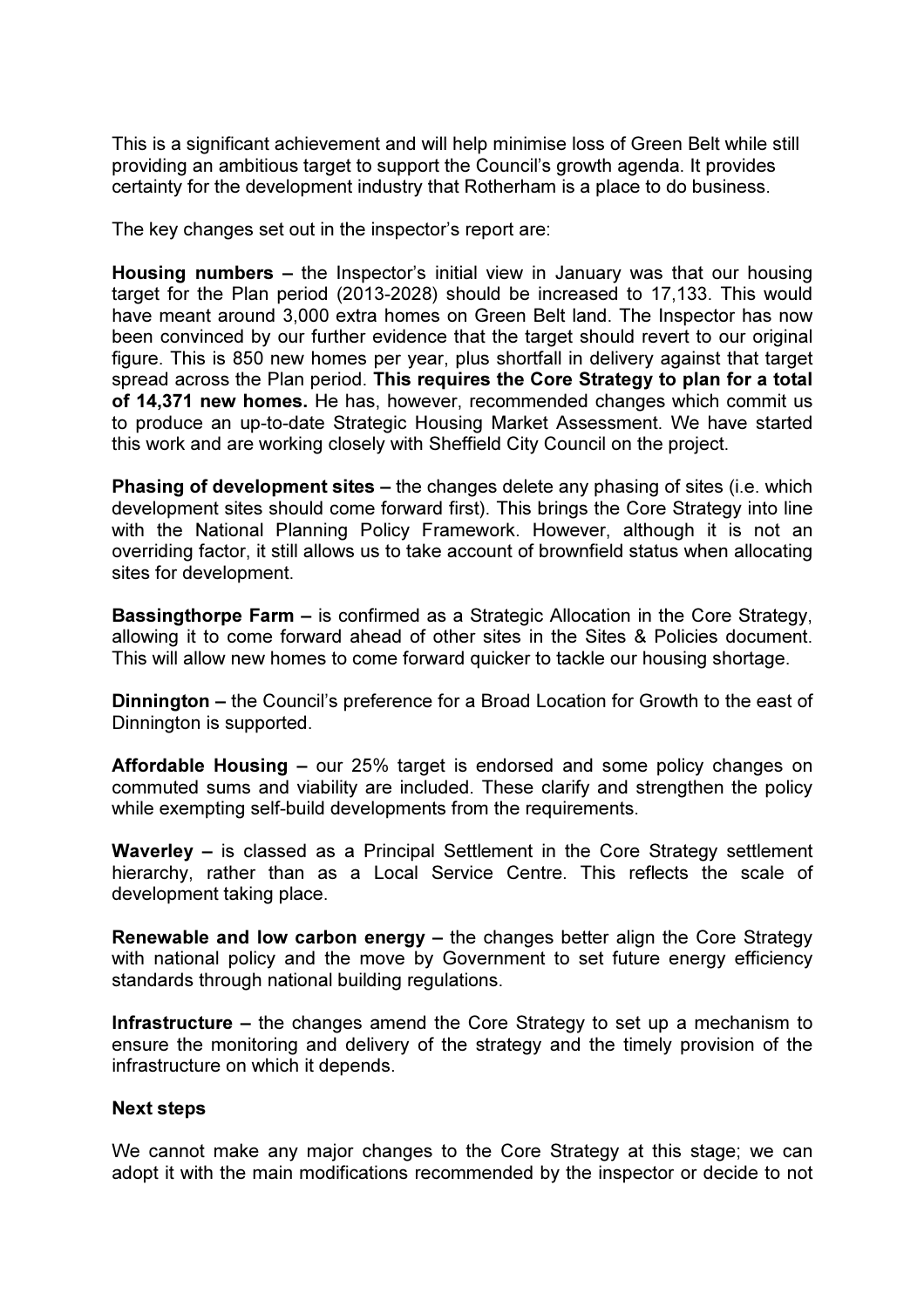proceed with adoption. A decision not to adopt the Core Strategy would mean we have no up-to-date strategy or policies to decide on planning applications. This would risk us losing planning appeals on Green Belt land and would not allow us to decide where new homes and jobs should go. Without the Core Strategy in place we would be unable to provide certainty for residents, developers and investors, and would harm our ability to deliver on our strategic objectives.

## Adoption Process

In line with the Planning and Compulsory Purchase Act 2004 adoption of the Core Strategy can only take place following resolution by Council.

As soon as practical after the Council adopts the Core Strategy we must comply with Regulations 26 and 35 of the Town and Country Planning (Local Planning) (England) Regulations 2012 and Regulation 16 of the Environmental Assessment of Plans and Programmes Regulations 2004. These relate to the deposit of documents and publication arrangements. In line with these regulations we will make these documents available in our main office at Riverside House, and on our website:

- the adopted Core Strategy
- an adoption statement
- the inspector's report
- the Sustainability Appraisal report
- a Sustainability/Strategic Environmental Assessment adoption statement

We will also tell those who have previously requested to be kept informed the details of the adoption of the Core Strategy.

The adopted Core Strategy document will be made up of the Publication Core Strategy (2012), as amended by the Focused Changes to the Core Strategy (2013), the inspector's main modifications (2014) and a number of minor amendments set out in the Schedule of Minor Modifications (2014). Further minor amendments may also be necessary to ensure correction of typing errors, issues of formatting and so on.

The Core Strategy will be subject to a six week legal challenge period from the date of adoption, during which applications may be made to the High Court under Section 113 of the Planning and Compulsory Purchase Act 2004 on the grounds that (a) the document is not within the appropriate power, or (b) a procedural requirement has not been complied with.

On adoption the Core Strategy will form part of the development plan for decision making and deciding on planning applications, and will replace some of the saved policies in the existing UDP. The remaining saved policies will be replaced by the subsequent Sites and Policies document.

### 8. Finance

Adoption of the Core Strategy will incur some costs related to notification of adoption and printing costs which will be met from the existing Planning Policy budget.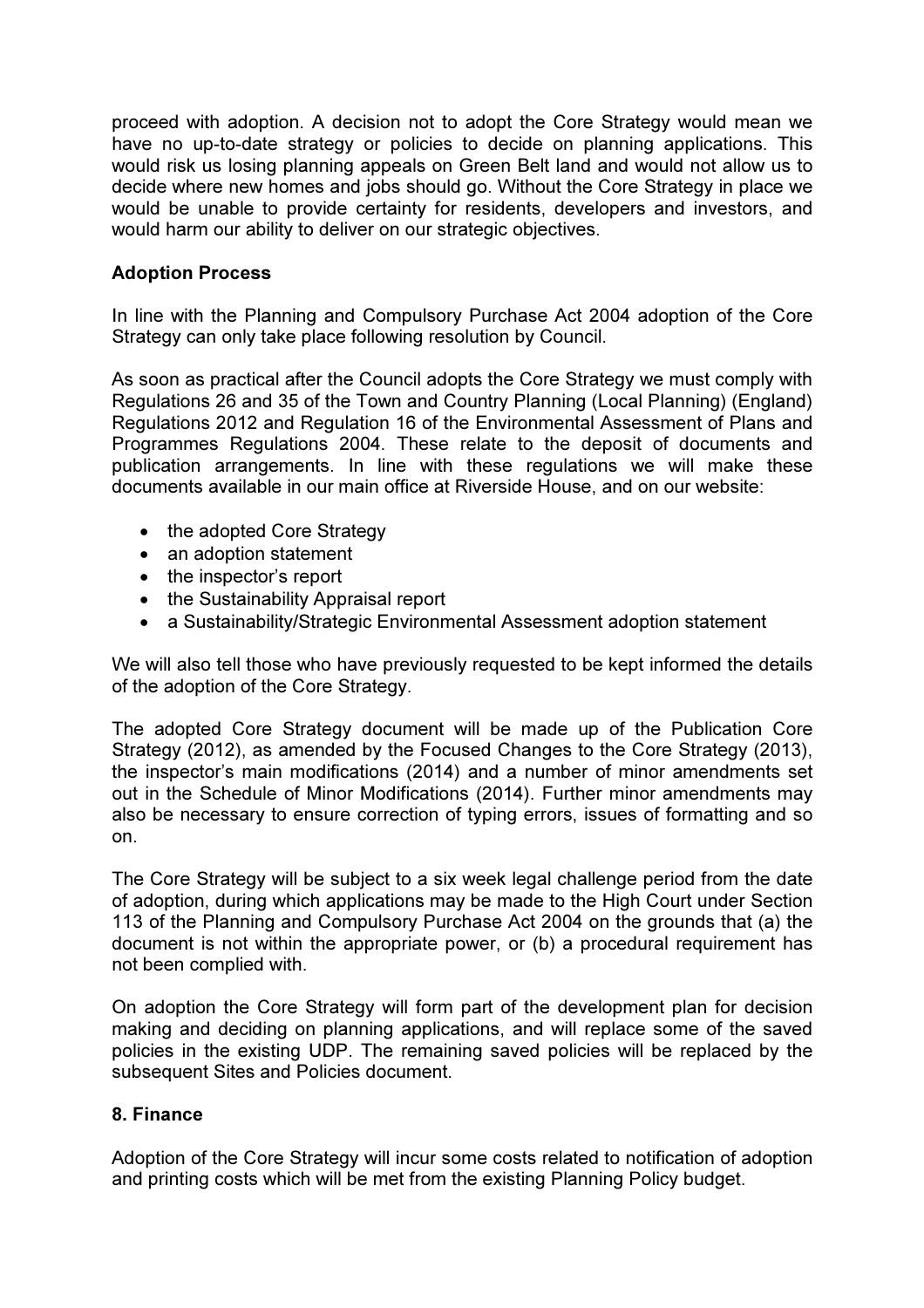### 9. Risks and Uncertainties

- The Localism Act and National Planning Policy Framework (NPPF) express a strong presumption in favour of sustainable development. Our UDP policies only continue to have any weight where they are in accordance with the NPPF. It is important that Rotherham's Core Strategy is in place as soon as possible to provide an up-to-date planning policy framework for the Borough's future growth and development.
- A failure to achieve timely progress on the Local Plan could delay the spatial strategy required to guide future decision-making on planning applications.
- Having a Local Plan in place will provide a steer for any neighbourhood plans that may emerge under the provisions of the Localism Act.
- Failure to make progress with the Local Plan risks delayed provision of the new homes and employment opportunities that the Borough needs.

### 10. Policy and Performance Agenda Implications

The implementation of the Local Plan will make a positive contribution to all of Rotherham's Regeneration priorities. When adopted, the Core Strategy and supporting documents will further the objectives of the Corporate Plan and support the delivery of the Rotherham Sustainable Community Strategy by:

- providing sufficient good quality homes
- ensuring well designed, decent affordable housing
- providing employment land to meet the needs of the modern economy, encourage inward investment and support sustainable communities through access to employment opportunities
- promoting the "town centre first" policy approach to help the regeneration and renaissance of Rotherham Town Centre and other town, district and local centres within the borough.

### 11. Background Papers and Consultation

Inspector's Report including recommended Main Modifications http://www.rotherham.gov.uk/corestrategyexamination/downloads/file/557/rotherham core strategy inspectors report and appendix

Publication Core Strategy (2012) http://rotherham.limehouse.co.uk/file/2210054

Focused Changes to the Core Strategy (2013) http://rotherham.limehouse.co.uk/file/2383011